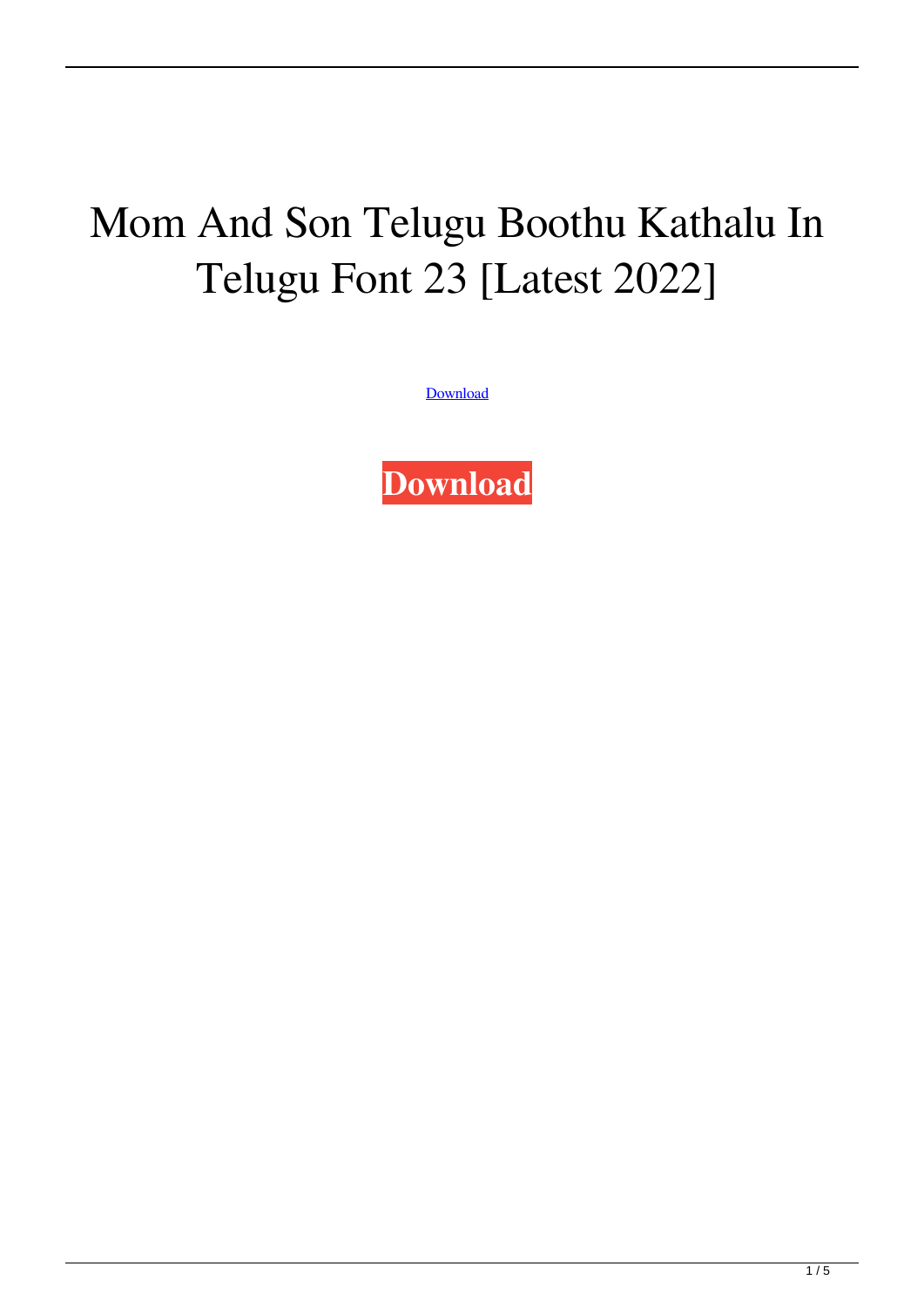In the markets of India, food has value and is essential to each person's life. But most of the food available in India is not hygienic. The most commonly found food items in India are vegetables, fruits, packaged and chilled foods, cakes, bread, roti, pakodas, soft drinks, beer, and processed foods like biscuit and snacks. Amma koduku sex stories ma khatam koduku sex stories gula meli, rahat naam, anna koduku ki madyana kotha sex stories, amma koduku ki madyana sex stories rekhechhi sex stories sex. Pangaaru meli Things that are considered to be effective ways of cooking a particular dish and reducing the wastage of food. However, many of these methods have been observed to have adverse effects as well. Thus, in view of the diverse and traditional ways of cooking, the objective of this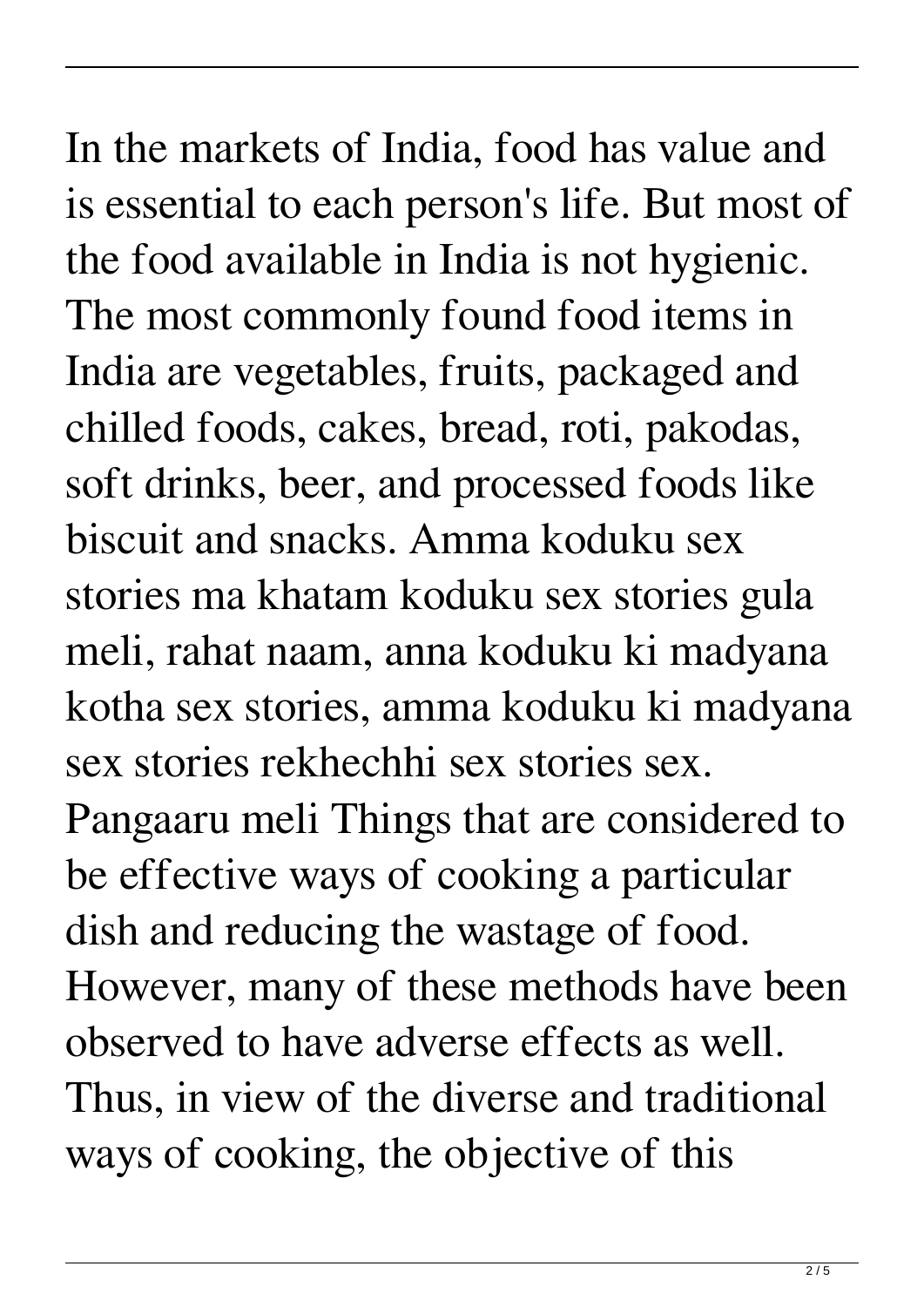## research is to identify and document popular methods of cooking in a sample population. To understand the diversity in

the traditional cooking methods, focus groups were conducted in different regions of Central India and dialects of the language spoken in the study area were identified as well. The focus groups consisted of eight to ten people who were chosen randomly from five major communities in the study area: Hindu (Jain, Brahmin, and Gurjari, etc.) Muslims (Shikaris, Pathans, etc.) Christians (Baptists, etc.) Doctrine of any major sect of Christianity (Roman Catholics, Protestants, etc.) Indian Other than the above mentioned groups, many other communities existed and these groups were also considered in the study. The ethnic identity of the people was verified through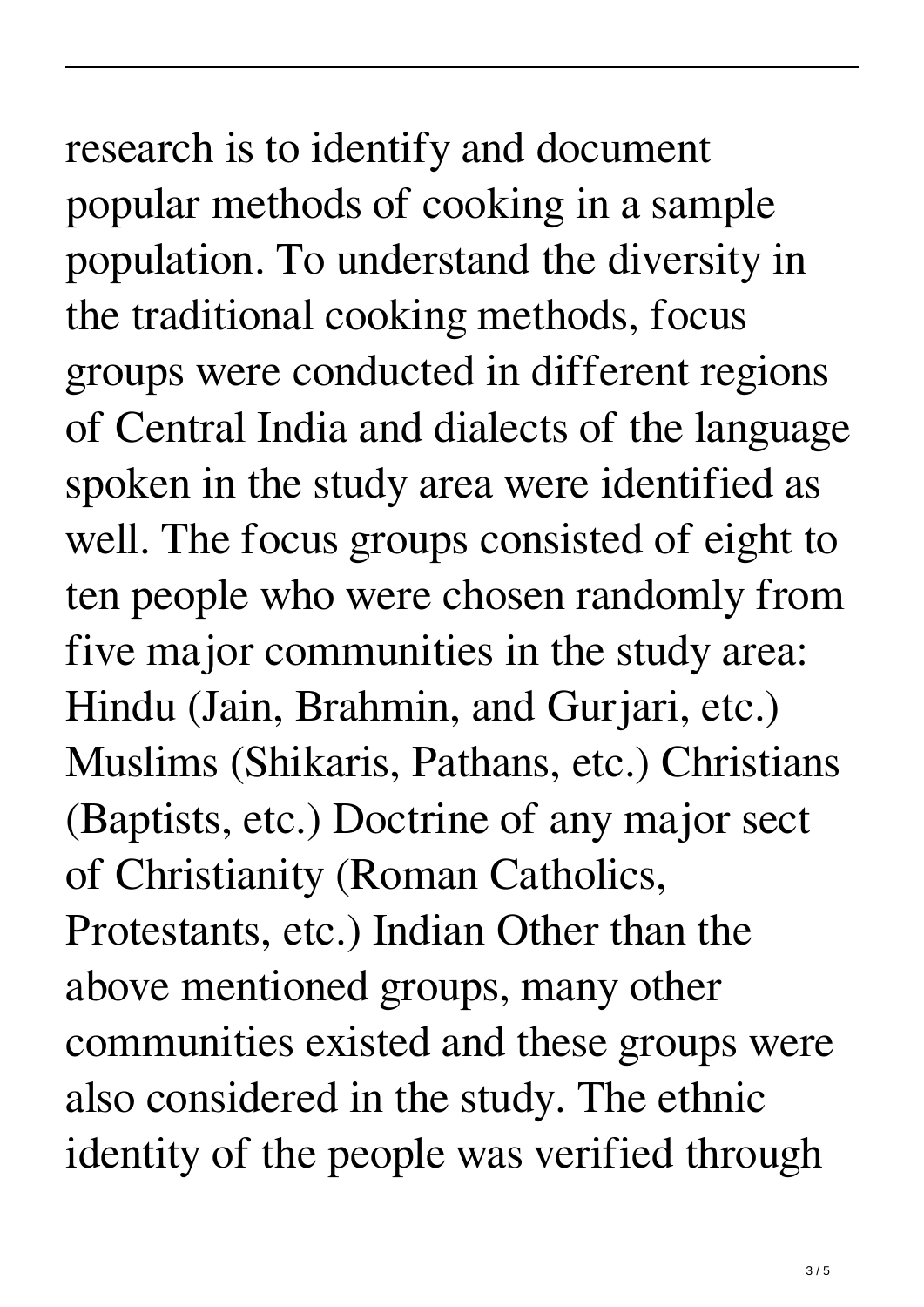self-identification. In this study, the food items were chosen randomly and some of the participants expressed their opinion on food items that did not come under the category of their knowledge. Traditional medicine in India is done by the practicing physicians. Homeopathic remedies, Ayurvedic remedies, Unani, and Siddha (Greek) medicine, forms the basis of the Indian Traditional Medicine. Unani, for instance, is a form of medicine that deals with the use of plants, herbs, oils, and minerals as medicines. Herbal remedies are often used to treat minor illnesses and they are prescribed by a doctor. In

Amma Koduku. Amma koduku sex stories ki swagatham. Ee vibhagam lo amma koduku ki Madyana jarigina dengudu